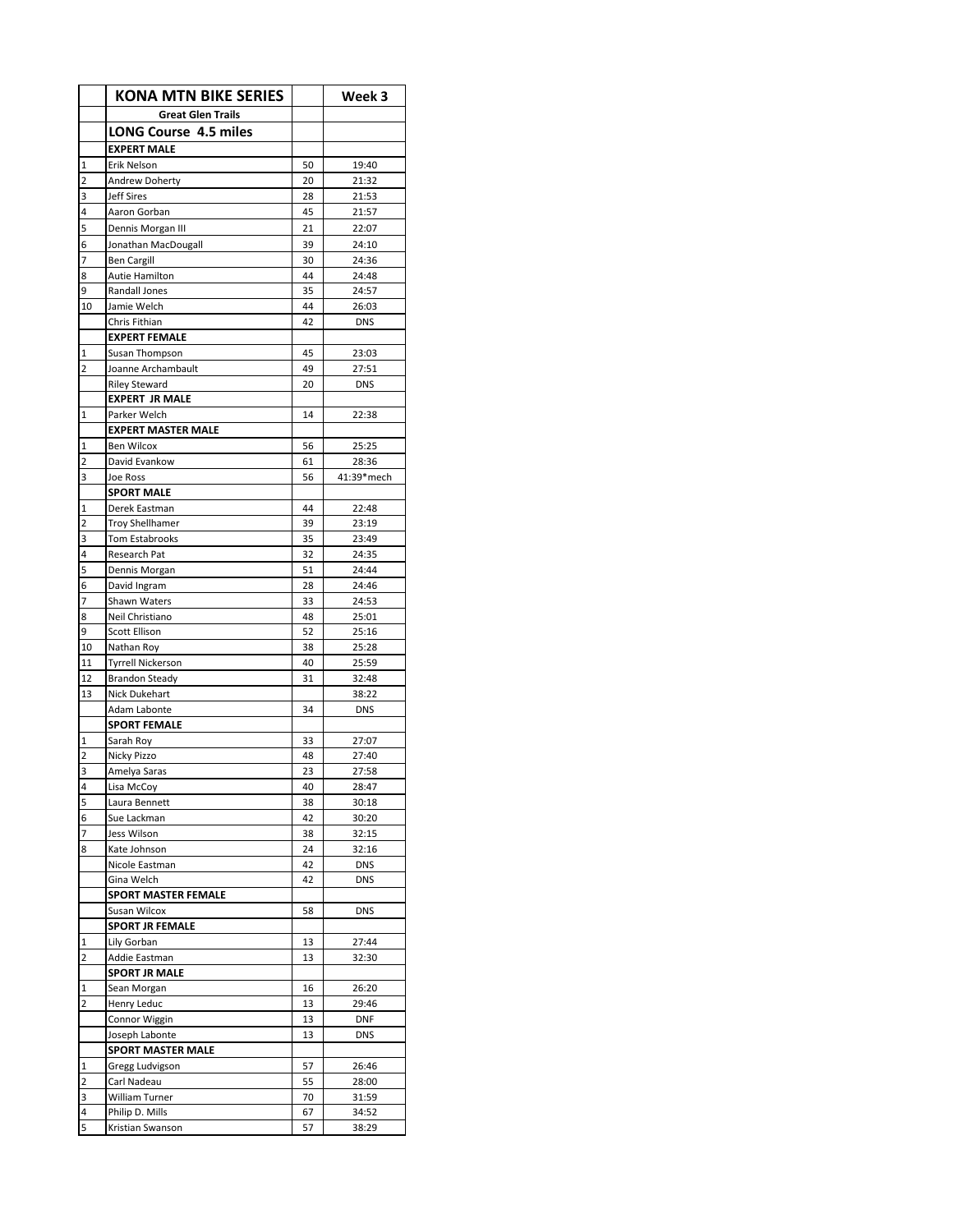|                  | <b>SPORT SUPER JR MALE</b>                                                         |    |                     |  |  |
|------------------|------------------------------------------------------------------------------------|----|---------------------|--|--|
| $\mathbf{1}$     | Kaden Mills                                                                        | 12 | 33:02               |  |  |
| $\overline{2}$   | James Estabrooks                                                                   | 12 | 37:52               |  |  |
| 3                | Matt Estabrooks                                                                    | 10 | 38:14               |  |  |
|                  | <b>SPORT SUPER JR FEMALE</b>                                                       |    |                     |  |  |
| 1                | Olivia Eastman                                                                     | 9  | 34:59               |  |  |
|                  | Julia Labonte                                                                      | 11 | <b>DNS</b>          |  |  |
|                  | Aleia Labonte                                                                      | 9  | <b>DNS</b>          |  |  |
|                  | <b>NOVICE FEMALE</b>                                                               |    |                     |  |  |
| $\mathbf 1$      | Bonnie Goodman                                                                     | 37 | 36:43               |  |  |
|                  | Erin Wiggin                                                                        | 41 | <b>DNF</b>          |  |  |
|                  | <b>NOVICE JR MALE</b>                                                              |    |                     |  |  |
| $\mathbf 1$      | Dana Bell                                                                          | 13 | 34:24               |  |  |
|                  | <b>NOVICE SUPER JR FEMALE</b>                                                      |    |                     |  |  |
| 1                | Lydia Wiggin                                                                       | 12 | 36:39               |  |  |
|                  | SPORT MALE * E Bike* (unofficial category)                                         |    |                     |  |  |
| 1                |                                                                                    |    |                     |  |  |
|                  | Stephen Johnson<br>51<br>18:58<br>SPORT MASTER MALE *E Bike* (unofficial category) |    |                     |  |  |
| $\mathbf{1}$     | Bill Lee                                                                           | 61 | 22:03               |  |  |
|                  |                                                                                    |    |                     |  |  |
|                  | <b>SHORT Course 3.2 miles</b>                                                      |    |                     |  |  |
|                  | <b>SPORT FEMALE</b>                                                                |    |                     |  |  |
|                  |                                                                                    | 45 |                     |  |  |
| $\mathbf 1$<br>2 | Chris Partenope<br>Jennifer Simon                                                  | 44 | 19:53               |  |  |
|                  | Kristin Labonte                                                                    | 34 | 23:45<br><b>DNS</b> |  |  |
|                  | <b>SPORT MASTER MALE</b>                                                           |    |                     |  |  |
| 1                | William Turner                                                                     | 70 | 17:31               |  |  |
| 2                | <b>Rick Eichler</b>                                                                |    | 50:08*did extra     |  |  |
|                  | <b>SPORT SUPER JR FEMALE</b>                                                       |    |                     |  |  |
| 1                | Axcie Hamilton                                                                     | 12 | 22:54               |  |  |
| 2                | Sasha Hamilton                                                                     | 9  | 24:40               |  |  |
| 3                | Myah Roy                                                                           | 9  | 28:28               |  |  |
|                  | <b>SPORT SUPER JR MALE</b>                                                         |    |                     |  |  |
| 1                | Kaleb Roy                                                                          | 11 | 23:20               |  |  |
|                  | <b>NOVICE SUPER JR MALE</b>                                                        |    |                     |  |  |
|                  | <b>Trevor Arsenault</b>                                                            | 7  | <b>DNS</b>          |  |  |
|                  | <b>NOVICE FEMALE</b>                                                               |    |                     |  |  |
| 1                | Randi Estabrooks                                                                   | 31 | 23:04               |  |  |
| 2                | Susan Morgan                                                                       | 50 | 23:49               |  |  |
|                  | <b>NOVICE JR FEMALE</b>                                                            |    |                     |  |  |
| 1                | Maggie Ellison                                                                     | 15 | 27:28               |  |  |
|                  | <b>NOVICE SUPER JR FEMALE</b>                                                      |    |                     |  |  |
| $\mathbf{1}$     | Macie Marcotte                                                                     | 11 | 34:00               |  |  |
| $\overline{2}$   | Hailee Roy                                                                         | 7  | 35:04               |  |  |
|                  | <b>NOVICE MALE</b>                                                                 |    |                     |  |  |
| 1                | Jeremy Goodman                                                                     | 40 | 25:08               |  |  |
| 2                | <b>Chris Marcotte</b>                                                              | 51 | 39:51               |  |  |
|                  |                                                                                    |    |                     |  |  |
|                  | MINI Course 1.4 miles                                                              |    |                     |  |  |
|                  | <b>SPORT FEMALE</b>                                                                |    |                     |  |  |
| 1                | Jennifer Simon                                                                     | 44 | 10:28               |  |  |
|                  | <b>SPORT MASTER FEMALE</b>                                                         |    |                     |  |  |
| 1                | Anne Pillion                                                                       | 60 | 8:56                |  |  |
| 2                | Hadley Champlin                                                                    | 59 | 9:55                |  |  |
|                  | <b>NOVICE SUPER JR MALE</b>                                                        |    |                     |  |  |
| 1                | Wylder Jones                                                                       | 7  | 13:39               |  |  |
| 2                | Noah Barry                                                                         | 6  | 15:35               |  |  |
| 3                | Max Strange                                                                        | 6  | 16:58               |  |  |
|                  | NOVICE SUPER JR FEMALE                                                             |    |                     |  |  |
| 1                | Mabel Jones                                                                        | 5  | 16:00               |  |  |
| 2                | Campbell Barry                                                                     | 4  | 20:16               |  |  |
|                  | Susie Alexander                                                                    | 9  | <b>DNS</b>          |  |  |
|                  | <b>NOVICE MASTER MALE</b>                                                          |    |                     |  |  |
| 1                | <b>Scott Strange</b>                                                               | 55 | 10:41               |  |  |
|                  | <b>RAFFLE WINNERS</b>                                                              |    |                     |  |  |
|                  | 4 total prizes each week                                                           |    |                     |  |  |
|                  | *nobody is eligible to win more than 1 prize for whole Series                      |    |                     |  |  |